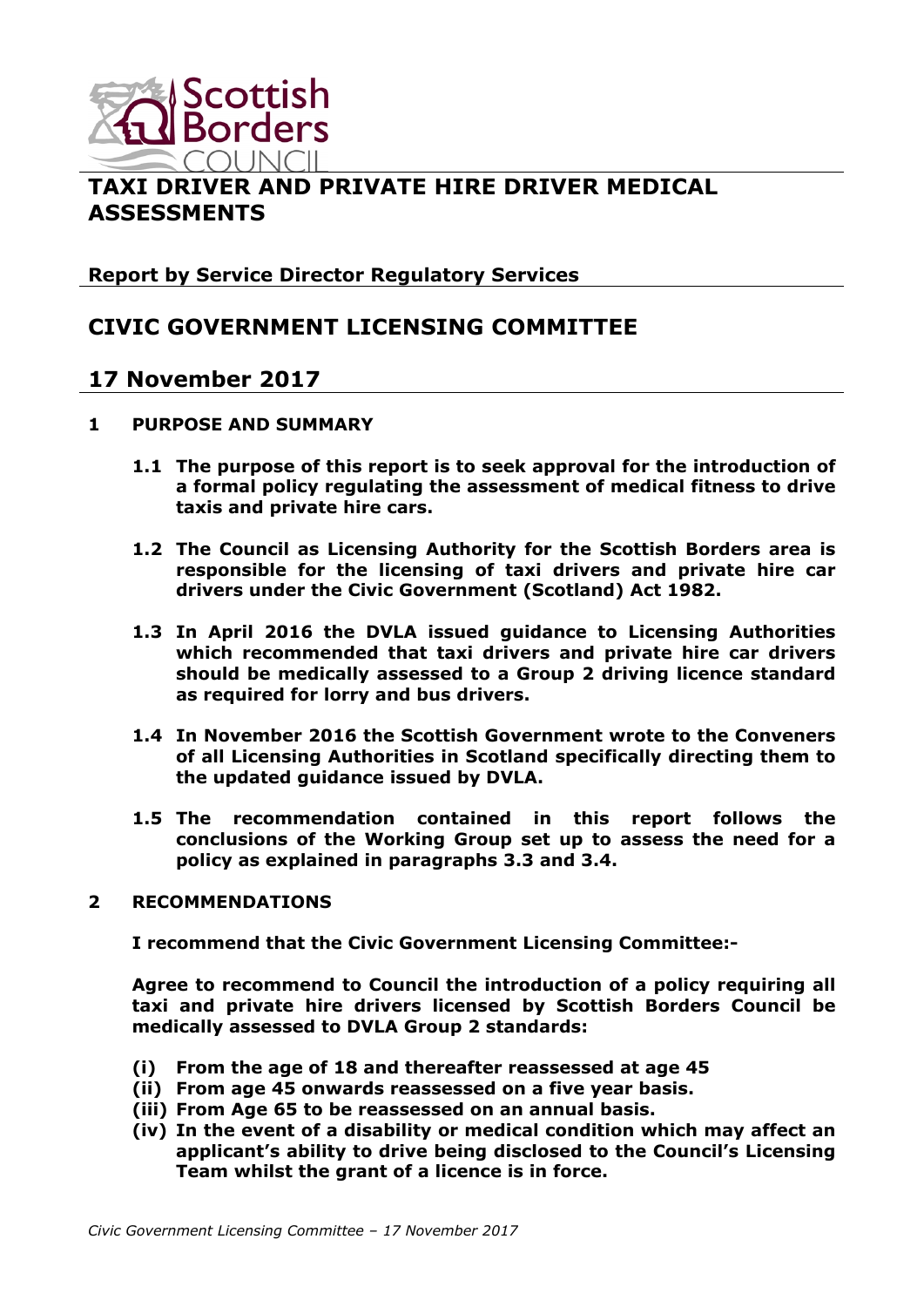# **3 BACKGROUND**

- 3.1 The DVLA has different medical standards depending on the type of vehicle being driven. Group 1 covers cars and motorbikes while Group 2 covers buses and lorries. In April 2016 the relevant guidance previously provided by DVLA was updated. The recommendation within the updated guidance for licensing authorities' is that taxi drivers should meet the same medical standards that Group 2 bus and lorry drivers must meet under DVLA's requirements. While Scottish Borders Council as Licensing Authority for the Scottish Borders area does not yet have a policy adopting a Group 2 Assessment as the fitness criteria of all taxi drivers it has occasionally relied upon the terms of Section 13(4) of the Civic Government (Scotland) Act 1982 when an issue regarding a current licence holders continued medical fitness has come into question.
- 3.2 Section 13(4) of the Civic Government (Scotland) Act 1982 provides that a Licensing Authority may at any time for the purposes of satisfying themselves that an applicant is physically fit to drive a taxi or private hire car require an applicant to undergo a medical examination. The Scottish Government subsequently wrote to all Licensing Authorities on 30 November 2016 specifically drawing attention to the updated DVLA guidance with regard to the medical requirements recommended for taxi and private hire drivers. A copy of this letter is attached to this report.
- 3.3 Following the updated guidance from DVLA in 2016 and the subsequent correspondence received from the Scottish Government this authority set up a working group to assess the need to implement a policy to be followed in connection with the standard of medical assessments to be undertaken by taxi drivers and private hire drivers. During discussion members of the working group were of the opinion that a policy requires to be introduced so that taxi driver and private hire driver licence holders were clear about the level of medical required.
- 3.4 The DVLA Group 2 entitlement to drive Lorries or buses is normally given to people over 21 years of age and is valid until the age of 45. Group 2 Licences issued since 19 January 2013 are valid for a maximum of five years. Group 2 licences must be renewed every 5 years or at age 45 whichever is the earlier until the age of 65 when they are renewed annually without an upper age limit. All Group 2 applicants require a medical assessment by a medical practitioner with stipulated assessment criteria which includes nervous system, diabetes, psychiatric illness, including drug/alcohol dependency, cardiac related illnesses and sleep disorders. Upon reaching the age of 45 years a medical examination is required every five years upon renewal and at the age of 65 years an annual review medical is required. Licence Holders' have a legal duty to notify DVLA of any medical condition which may affect their ability to drive. Upon receiving such notification DVLA will make medical enquiries as they deem required. The working group took into account that in terms of the Civic Government (Scotland) Act 1982 an applicant for a taxi/private hire drivers licence must have held a full DVLA Drivers Licence for at least one year prior to submitting an application and therefore the age of assessment would need to be reduced from 21 years of age as required by the DVLA for Group 2 drivers to 18 years of age.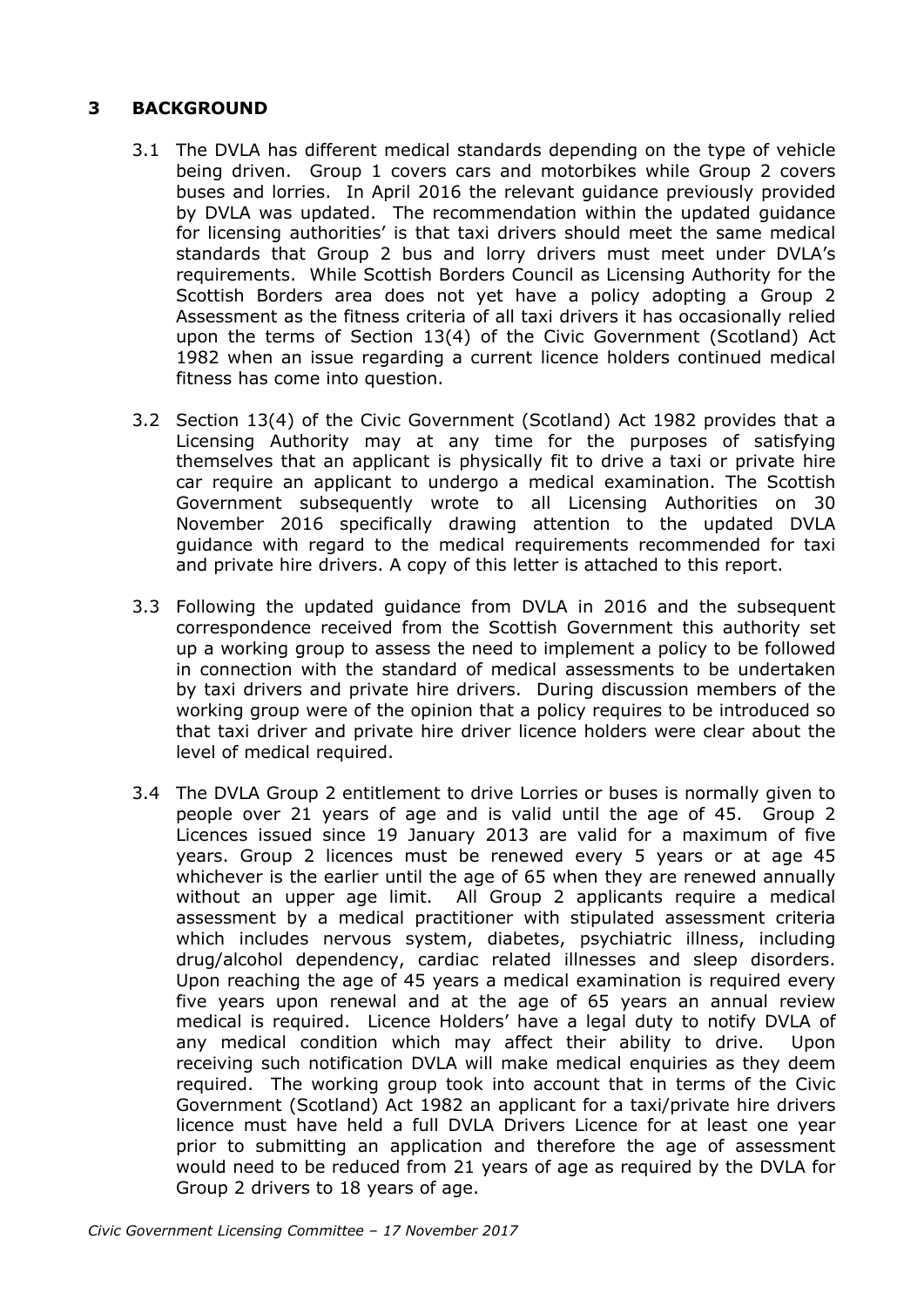- 3.5 In addition the working group also concluded that in the interests of public safety and in line with the Council's continued efforts as taxi/private hire car licensing authority to improve standards generally then all existing licence holders should be medically assessed to a Group 2 standard when submitting an application for renewal of their licence.
- 3.6 The working group acknowledged that the current process whereby only those applicants who declared a medical condition which is likely to affect their ability to drive are requested to provide evidence from their own GP had worked well and should continue where possible. However there had been occasions where applicants GP's were unwilling to provide written confirmation to a Group 2 standard and in those situations it was felt that applicants should be able to discuss with the Council's Licensing Team alternative options whereby they will be able to undergo the required Group 2 Medical Assessment. For the avoidance of doubt it was the view of the working group that the costs of obtaining a medical assessment to a Group 2 Standard should be met by the applicant in all instances.
- 3.7 In addition and subsequent to the setting up of a working group this authority's decision to suspend a taxi driver's licence pending medical evidence from his doctor that he had been assessed to a Group 2 standard was challenged by way of appeal to the Sheriff at Selkirk Court. The basis of the applicant's appeal was that there was no legal requirement for a taxi driver to complete a Group 2 medical and that this authority had no formal policy to that effect. Following a hearing which took place at Selkirk Sheriff Court on 9 June 2017, the Sheriff issued a judgement whereby he found that this authority had not acted unreasonably in requesting that the applicant provide a medical report that he meets a Group 2 medical standard and that Section 13(4) of the Civic Government (Scotland) Act 1982 gave this authority the power to seek such a report. However, in his judgement the sheriff commented that in his opinion it was unfortunate that this authority do not have a published policy on the medical standards required. The Sheriff's comments reinforce the need for such a policy.
- 3.8 It is therefore proposed that the Council introduce a Policy requiring all taxi and private hire drivers licenced by the Council be medically assessed to DVLA Group 2 standard.
	- (i) From the age of 18 and thereafter reassessed at age 45
	- (ii) From age 45 onwards reassessed on a five year basis
	- (iii) From age 65 to be reassessed on an annual basis
	- (iv) In the event of a disability or medical condition which may affect an applicant's ability to drive being disclosed to the Council's Licensing Team whilst the grant of a licence is in force.
- 3.9 In the event that the introduction of this policy is approved then Officers within the Council's Licensing Team will require to intimate the adoption and implementation date of the policy to the Taxi trade and to notify and liaise with the medical profession. In addition, Officers within the Council's Licensing Team will require to make appropriate amendments to the application forms and to the conditions attached to the grant of taxi driver and private hire car driver licences to make it mandatory for licence holders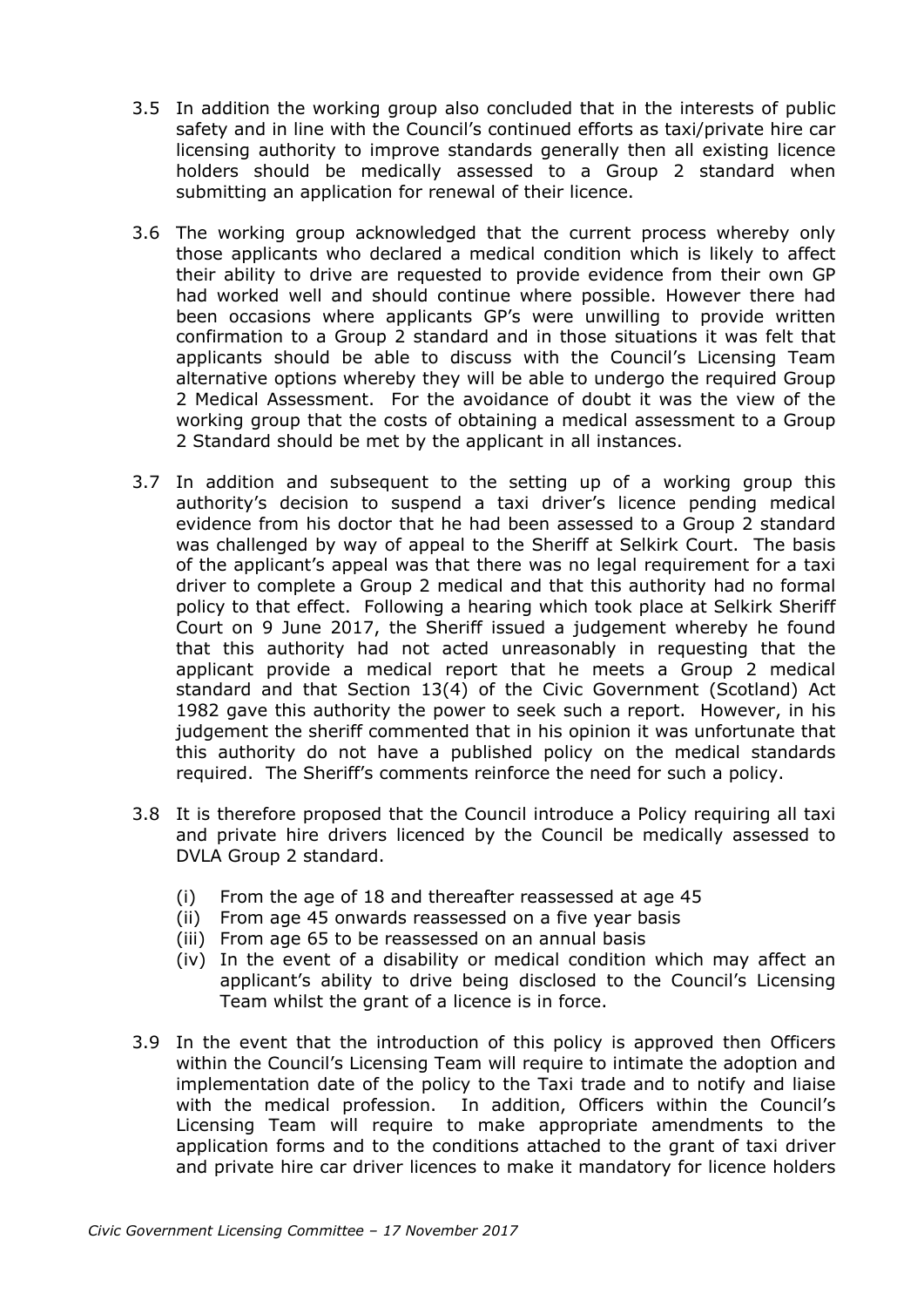to report any disability or medical condition which may affect their ability to drive to the Council's Licensing Team.

# **4 IMPLICATIONS**

### **4.1 Financial**

There are no substantive cost implications arising for the Council.

# **4.2 Risk and Mitigations**

There is a risk that the introduction of this policy will not be well received by the taxi trade and is likely to attract criticism. However, the introduction of a policy on medical assessment is desirable in the interests of ensuring public safety and is in line with the Council's continued efforts as taxi/private hire car Licensing authority to improve standards generally. In addition, DVLA have updated their guidance with regard to the suggested medical assessments required for taxi/private car hire divers and this has been enhanced by the Scottish Government writing individually to the Convenors of all Local Authority Civic Government Licensing Committees in Scotland with the specific purpose of directing Licensing Authorities to the updated guidance.

# **4.3 Equalities**

An equalities impact assessment has been conducted and a copy of the assessment is attached to this report.

#### **4.4 Acting Sustainably**

The Council as Licensing Authority for the Scottish Borders area is responsible for the licensing of taxi drivers and private hire car drivers under the Civic Government (Scotland) Act 1982. The proposals contained in this report seek to implement the recommendations contained in updated guidance issued by the DVLA in April 2016 regulating the standard of medical Licensing Authorities should seek from taxi drivers and private hire car drivers which updated guidance was subsequently echoed by the Scottish Government in November 2016.

#### **4.5 Carbon Management**

There are no effects on carbon omissions arising from the proposals contained in this report.

#### **4.6 Rural Proofing**

There are no effects on rural proofing arising from the proposals contained in this report.

#### **4.7 Changes to Scheme of Administration or Scheme of Delegation**

There are no changes required to the Scheme of Administration or Scheme of Delegation arising from the proposals contained in this report.